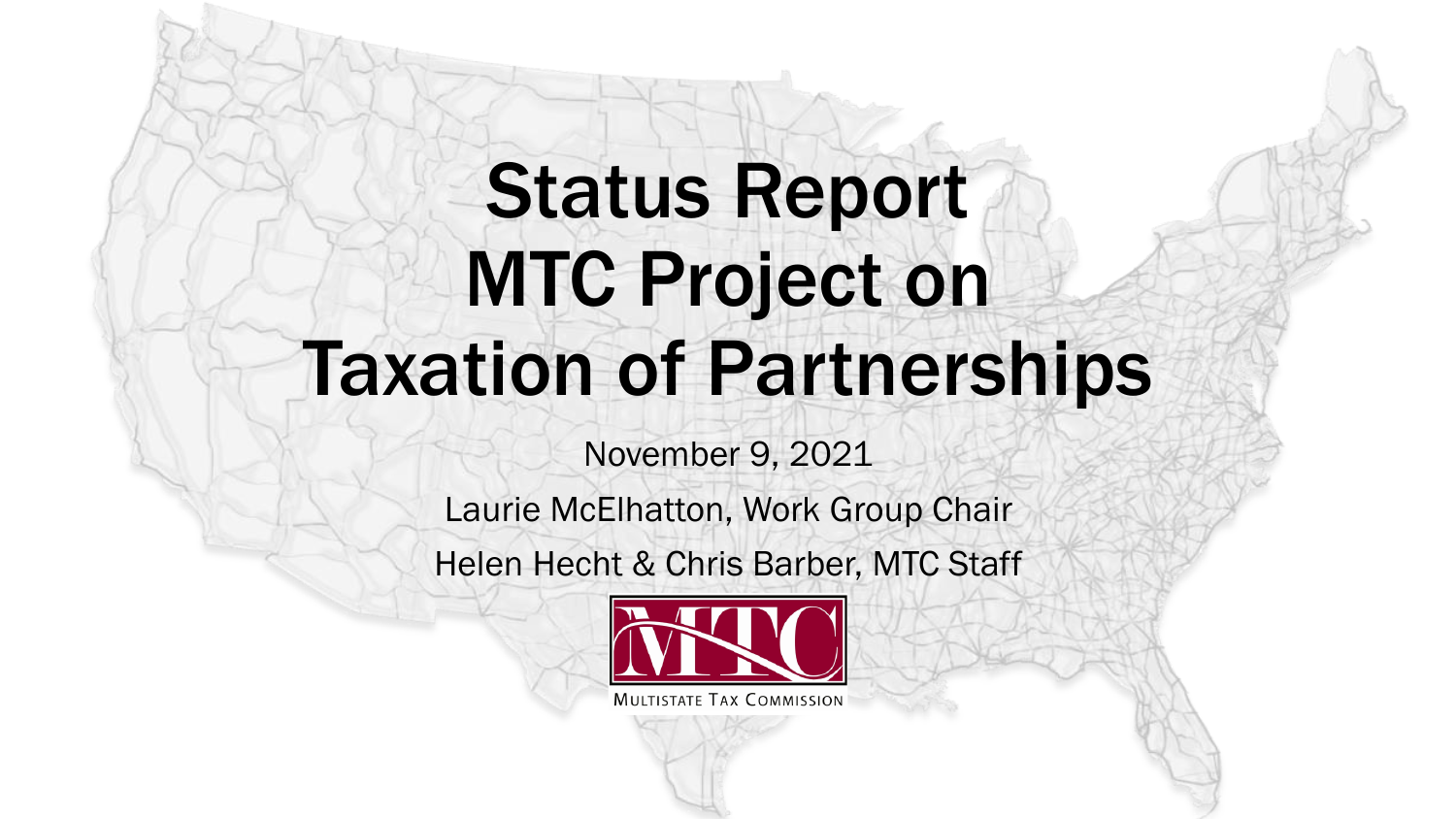# Background

- At its meeting in April 2021, the Uniformity Committee took up a project on state taxation of partnerships based on the recommendations of the Standing Subcommittee that a work group be established to consider:
	- Sourcing of partnership operating income and partnership items for state tax purposes;
	- Sourcing and taxation of gains and losses from the sale of partnership interests;
	- Entity level taxation issues including transfer pricing or combined filing issues; and
	- Other administrative and enforcement issues including information reporting and withholding.

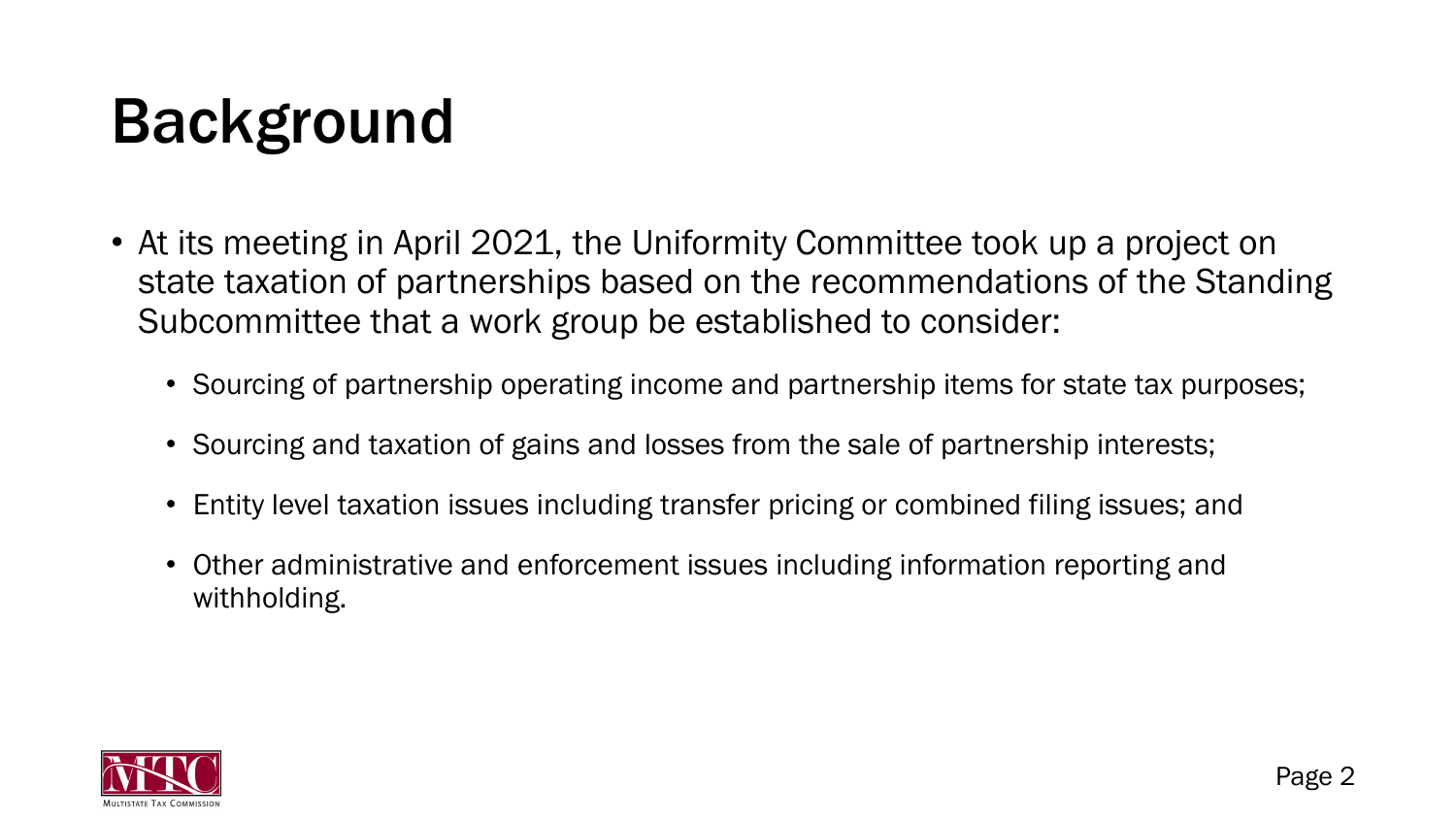### **Project on State Taxation of Partnerships**

### **PROJECT DESCRIPTION**

#### **Project on State Taxation of Partnerships**

At its meeting in April 2021, the Uniformity Committee took up a project on state taxation of partnerships based on the recommendations of the Standing Subcommittee that a work group be established to consider:

1. Sourcing of partnership operating income and partnership items for state tax purposes; 2. Sourcing and taxation of gains and losses from the sale of partnership interests; 3. Entity level taxation issues including transfer pricing or combined filing issues; and 4. Other administrative and enforcement issues including information reporting and withholding.

### **PUBLIC NOTICE & AGENDA**

Partnership Tax Work Group - Current Meetings and Information The work group will hold regularly scheduled bi-weekly meetings - Tuesdays at 2:00 P.M. Eastern

**Next Meeting** Tuesday, October 26, 2021 (Note - There will be no meeting on November 9 since the Uniformity Committee is meeting that day.) All meetings are 2:00 - 3:00 P.M. Eastern

Log-In/Dial-In Information Join from your computer, tablet or smartphone. https://www.gotomeet.me/LilaDisgue/work-group---state-taxation-of-partnerships

> You can also dial in using your phone. United States: +1 (872) 240-341 Access Code: 208-267-469

Telephone participants will be muted if their line causes interference with the call: to un-mute your line, please press \*6. If you experience any kind of difficulty participating in the meeting, please contact Lila Disque or Chris Barber

#### **AGENDA**

### I. Welcome & Introductions

II. Initial Public Comment

III. Review Updated Outline - As of October18, 2021 with minor corrections (starting at p. 45) Slides for Meeting

IV. Review of Survey Results and Discussion of Recommendation to Uniformity Committee V. Adjourn

#### **MEETING ARCHIVE**

- · Review of Updated Outline As of October 2, 2021 and Slides for Meeting
- . Review of Updated Outline As of September 23, 2021 and Slides for Meeting
- Review of Updated Outline As of September 8, 2021 and Slides for Meeting
- · Review of Updated Outline As of August 26, 2021 Slides for Meeting
- Outline As of August 10, 2021
- · Slides for First Partnership Work Group Meeting June 15, 2021
- . Staff Report Partnership Issue Outline (March 2020) Word Version Partnership Issue Outline
- . Recommendation on the Project from the Standing Subcommittee

#### **RESEARCH AND OTHER MATERIALS**

#### **General Information and Analysis**

- Walter Hellerstein, "Substance and Form in Jurisdictional Analysis: Corrigon v. Testo" (State Tax Notes) June 13, 2016
- . 2004 MTC Pass-Through Entity Compliance Work Group Report and Proposed Initiatives
- Martin J. McMahon, Jr., "Rethinking Taxation of Privately Held Businesses," (ABA, The Tax Lawyer) Winter 2016
- . Original Proposal to Adopt Uniform Composite & Withholding Provisions 1992

### Pass-Through Entity (PTE) Taxes - Information and State Guidance

#### **General Information:**

- . Article on State PTE Taxes(Wlodychak State Tax Notes) August 2021
- IRS Notice 2020-75 Forthcoming Regulations Regarding the Deductibility of Payments by Partnerships and S Corporations for Certain State and Local Income Taxes

#### **State Agency Information or Legislation:**

- Alabama PTE Info Agency Website
- Arizona Senate Bill 1783 Arkansas - House Bill 1209
- California ETD DTE Info. Anongu Walshire



# Project Work Group

- Established a project web page
- Met bi-weekly
- Agreed on a process
- Began work on a comprehensive issue outline
- Surveyed the work group on most important issues and where to start

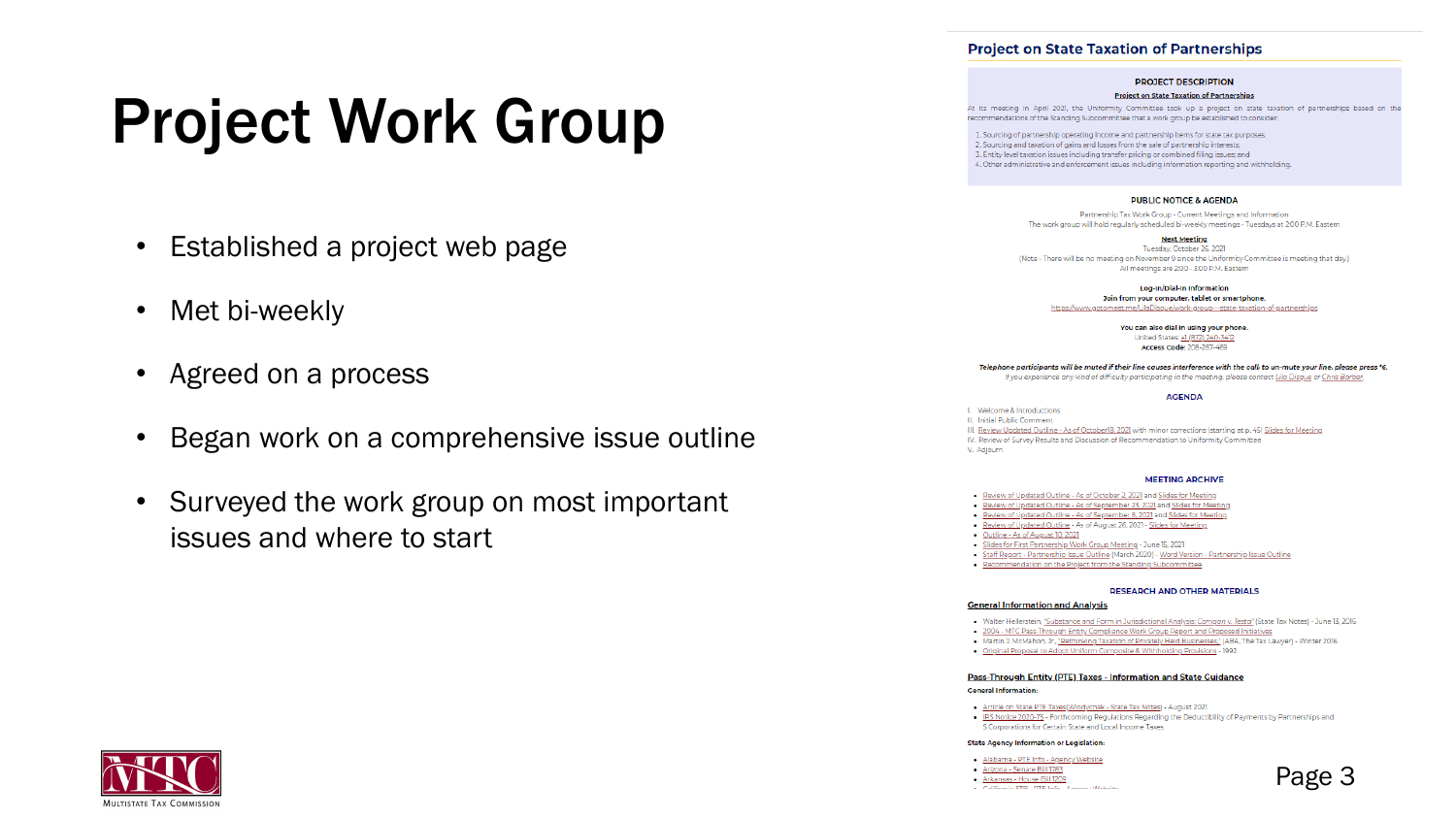# General Approach to Project

- 1. Identify and generally describe a comprehensive list of potential issues. (Status started.)
- 2. Note the *important relationships* between those issues. (Status started.)
- 3. Select a particular issue and develop a set of generally recommended practices or positions for addressing that issue.
- 4. Repeat step 3 until all major issues have a set of recommended practices/positions, revising earlier issues if necessary to reconcile any differences.
- 5. Agree on the overall set of recommended practices/positions for all issues—the detailed work plan.
- 6. Begin creating draft models, etc., to carry out the recommended practices/positionsputting forward those that are ready for adoption.

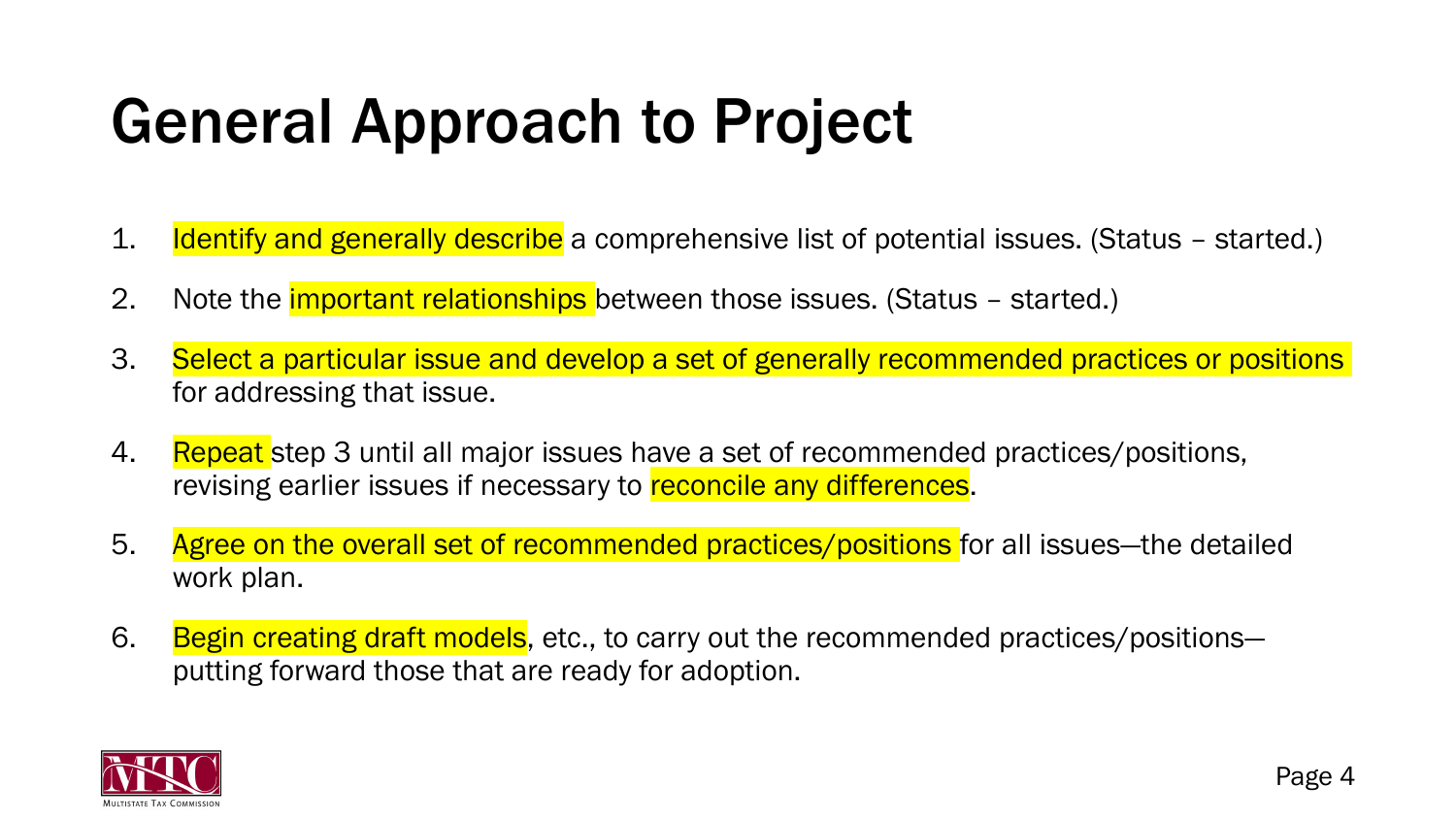# Detailed Outline of Issues

- High-level review of most critical issues affecting state taxation of partnerships.
- Currently at 56 pages.
- Prepared in outline form—provided in Word on the project page.

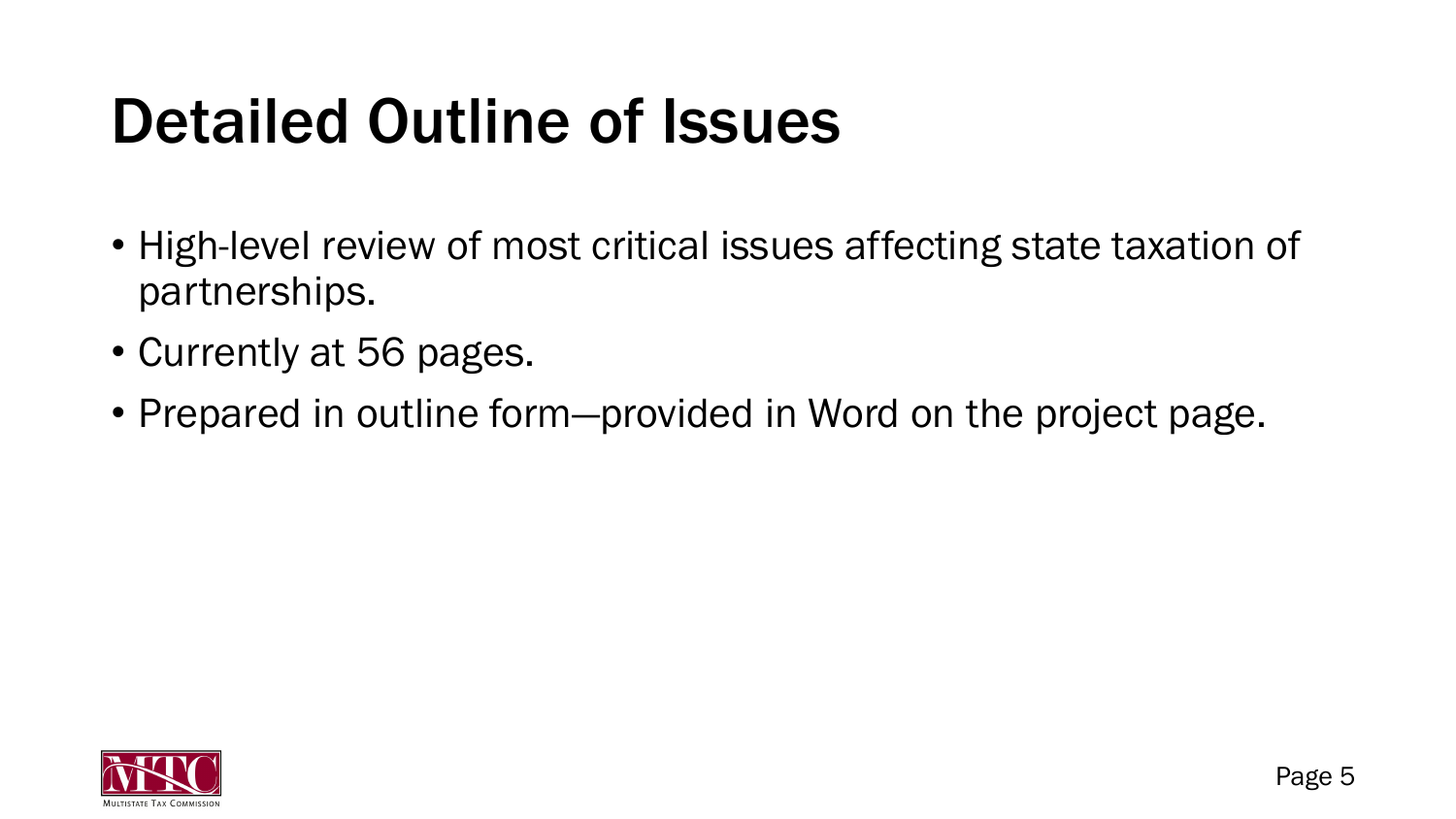# Nature of Issues & Examples

### Complex Issues without Clear Solutions

• Example: Application of general rules to tiered partnership structures.

Divergent Policies

• Example: Treatment and sourcing of guaranteed payments.

### Uniform Policies

• Example: Sourcing of income from "investment partnerships."

### Emerging Issues

• Example: Treatment of PTE taxes.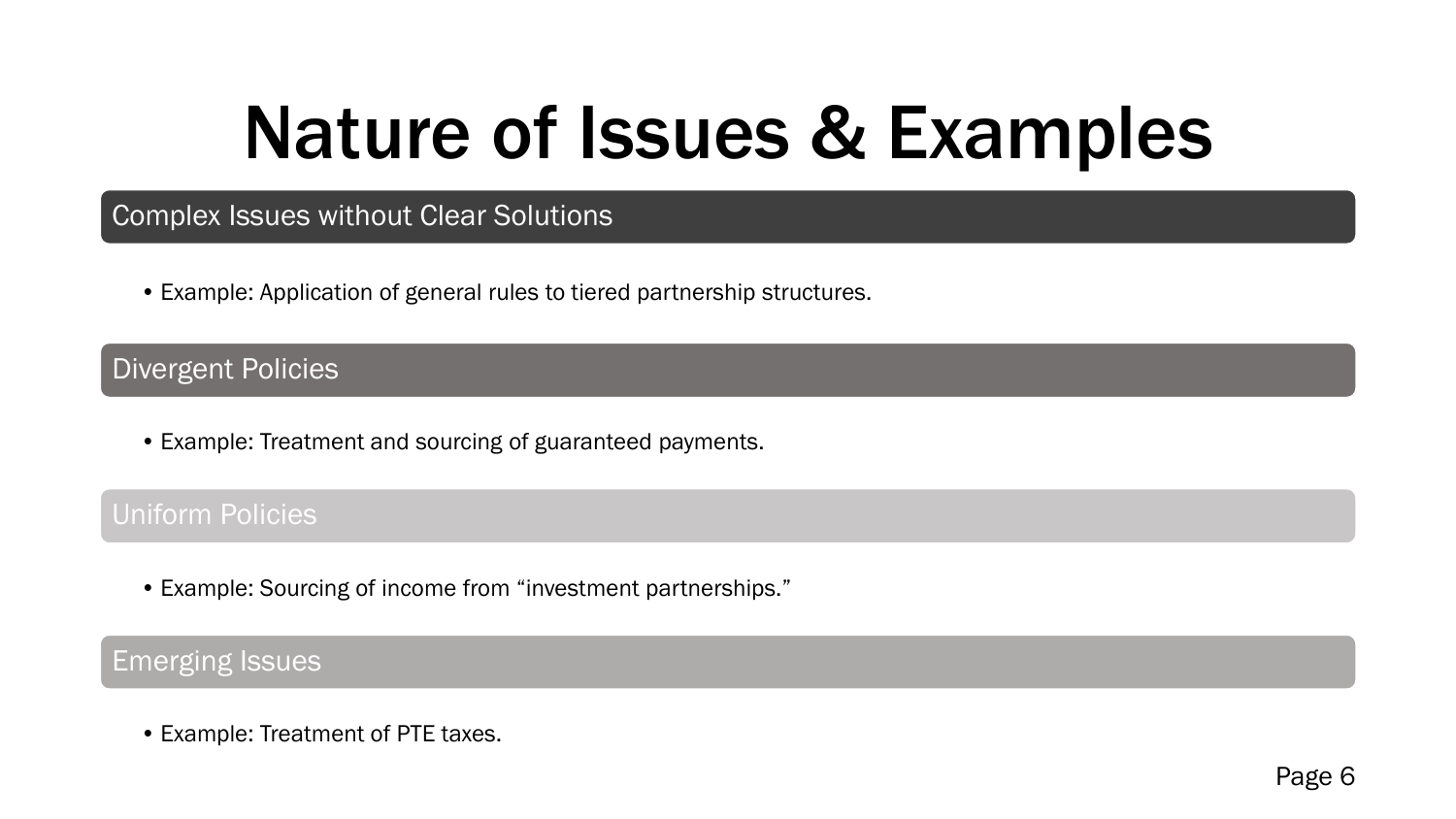# Relationships

- Often time issues are related:
	- The apportionment rules for partnerships generally might be used to source the sale of a partnership interest.
	- The conformity to federal tax rules may affect partnership income and also partner attributes.
	- Conformity to Subchapter K raises particular issues for states in various areas—including the ability to use anti-abuse rules to address state-level issues.

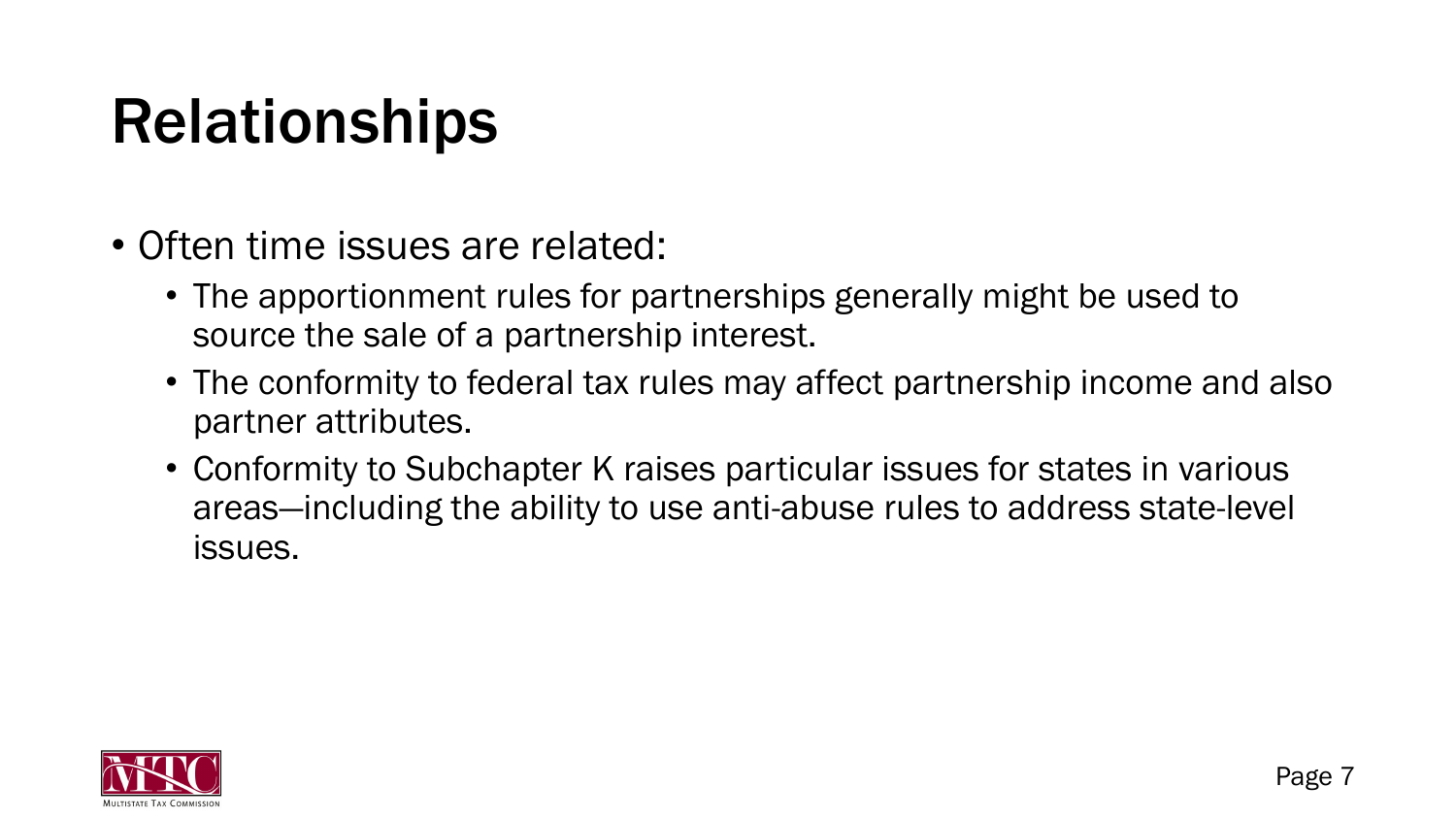# General Areas



### Taxation of Operating Income

- •Nexus and Imposition
- •Tax Base Federal Conformity Related Issues
- •Sourcing and Credits for Taxes Paid

### Taxation of Sales of Partnership Interests

- Nexus
- Tax Base Computation of Gain/Loss
- •Sourcing and Credits for Taxes Paid

### Administration and Enforcement

- •Information Reporting
- •Withholding
- •PTE & Composite Returns
- •Audit and Adjustment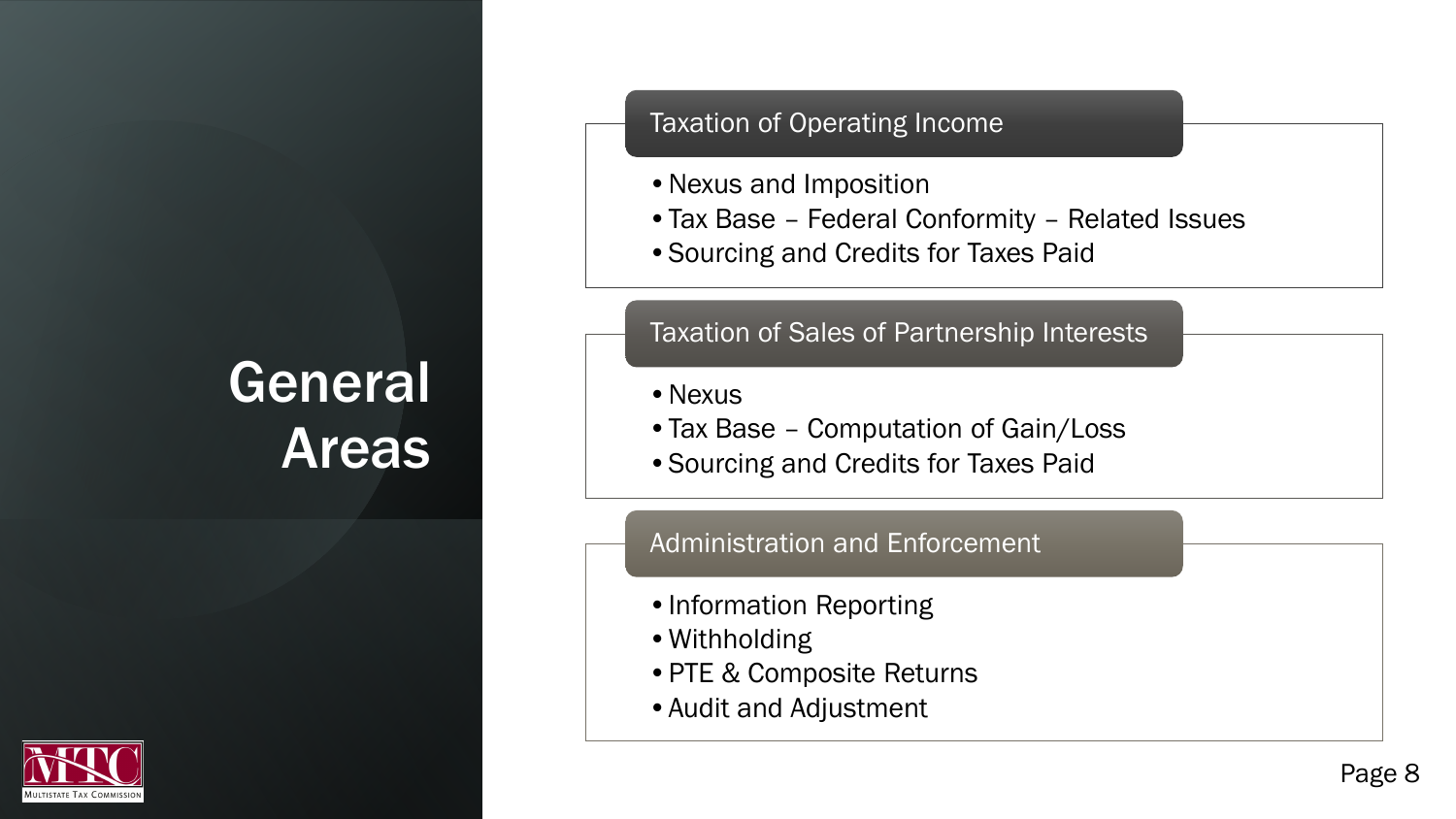

- 2.1.2.2. Question May a state impose reporting requirements on a partnership if its only connection to the state is an indirect or limited/passive partner?
- 2.1.5.2. Question Does the nature of the partner affect nexus to tax that partner?
- 2.1.6.1. Whether states have constitutional authority to tax certain partnerships or partners, states may also statutorily exclude some types of partners or partnership activity from their doing business or tax imposition provisions.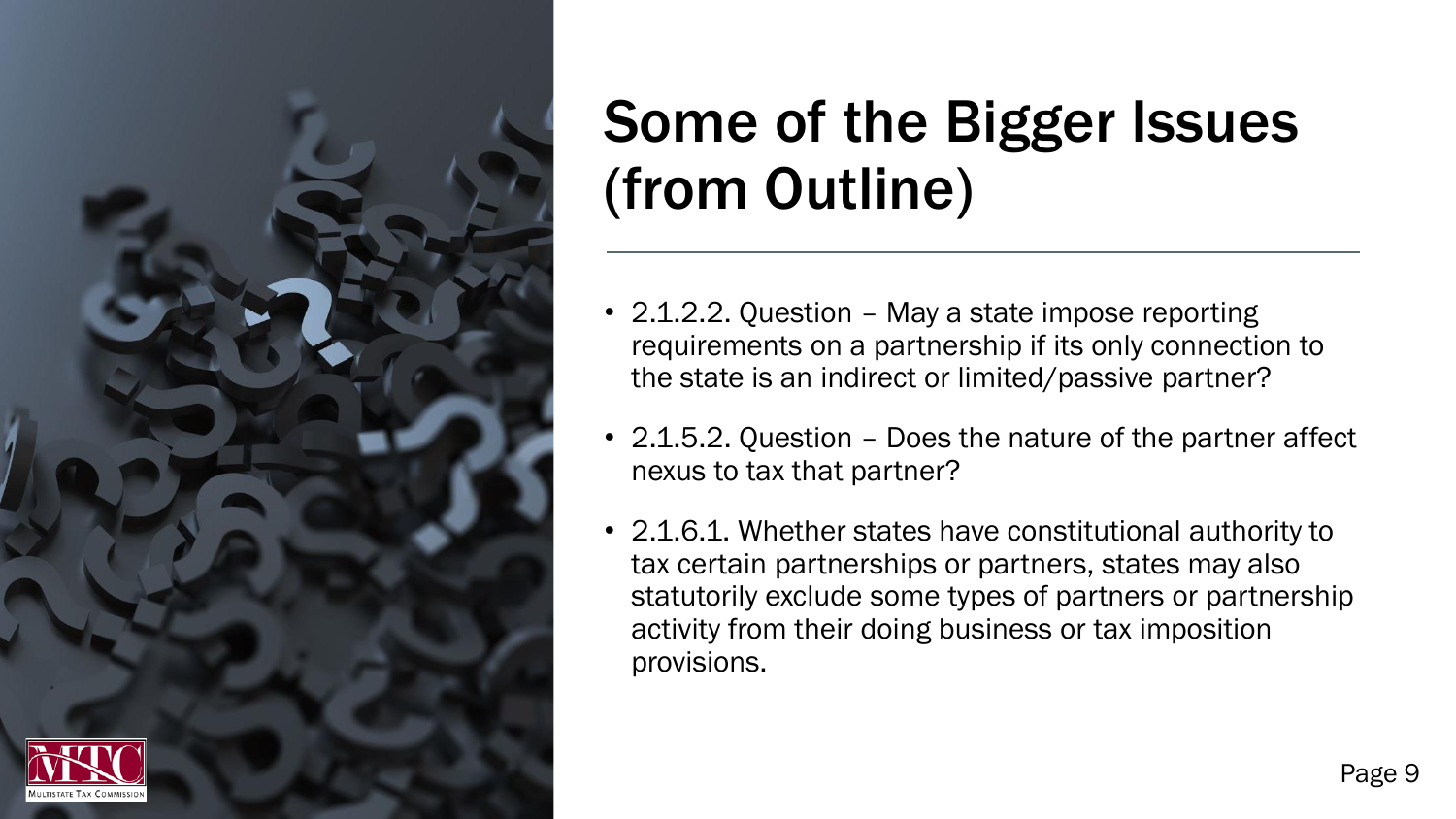- 2.2.2.1. Question Have states considered the implication of conforming to the federal treatment of certain payments ("guaranteed payments") to partners?
- 2.2.2.2. Question Have states considered the tax implications of conforming to special allocations of partnership items?
- 2.2.2.3. Question: Have states considered the implication of conforming to federal rules for treating built-in gain or loss on contributed property?
- 2.2.2.4. Question: Have states considered the implication that federal rules allow partners to offset income and loss from different partnerships or other sources?



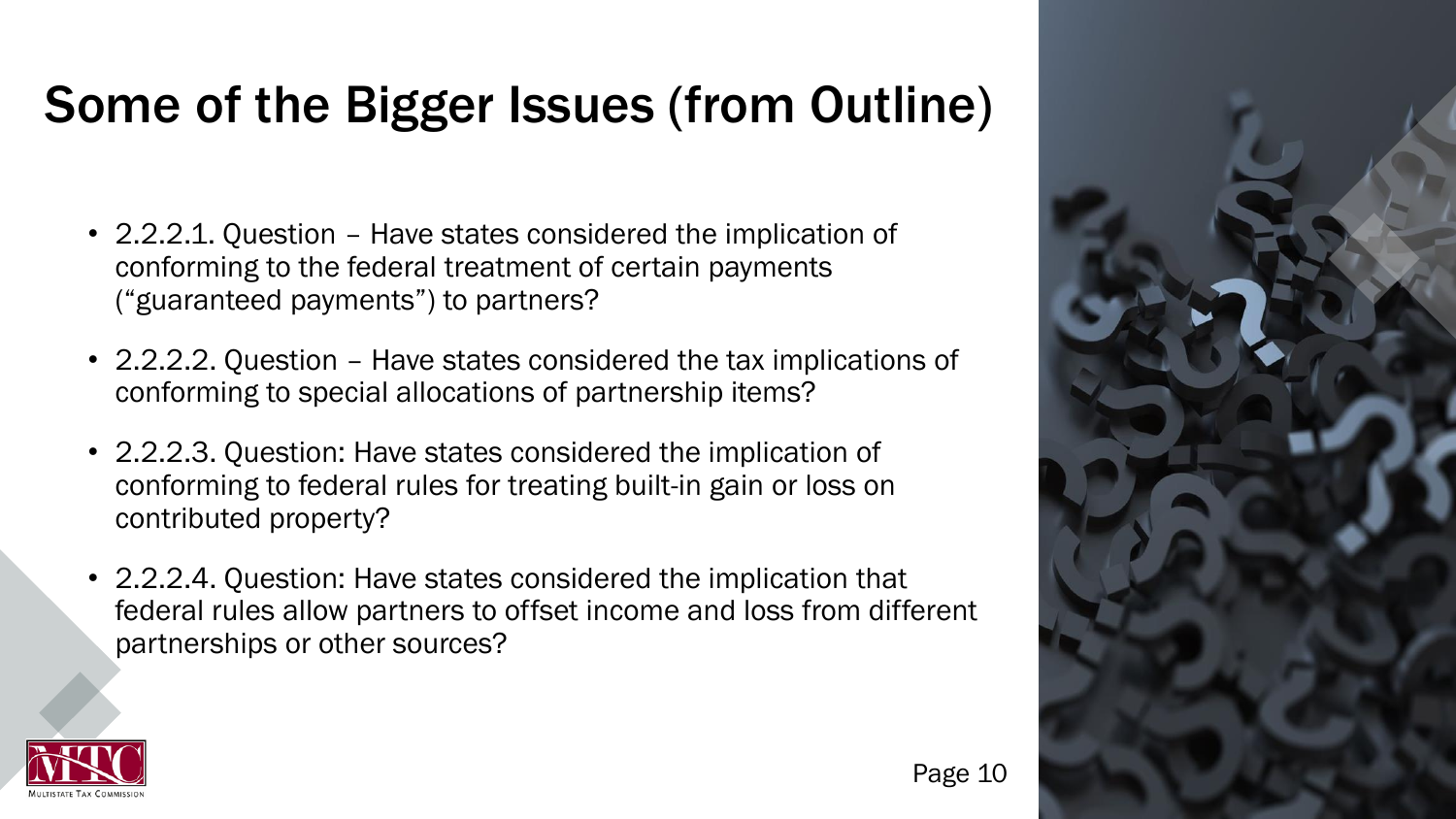- 2.2.2.5. Question: Are there cases involving related-company income or gains and losses where states may need to limit partners ability to offset those items?
- 2.2.2.6. Question: Does general conformity to federal partnership anti-abuse rules suffice to protect states from income shifting or other unintended tax effects?
- 2.2.2.7. Question: How would state conformity affect the ability to apply other general federal anti-abuse rules?
- 2.2.3.1.1. Question: Does IRC § 482, which governs the transfer pricing of related-party transactions, apply to related partnerships?



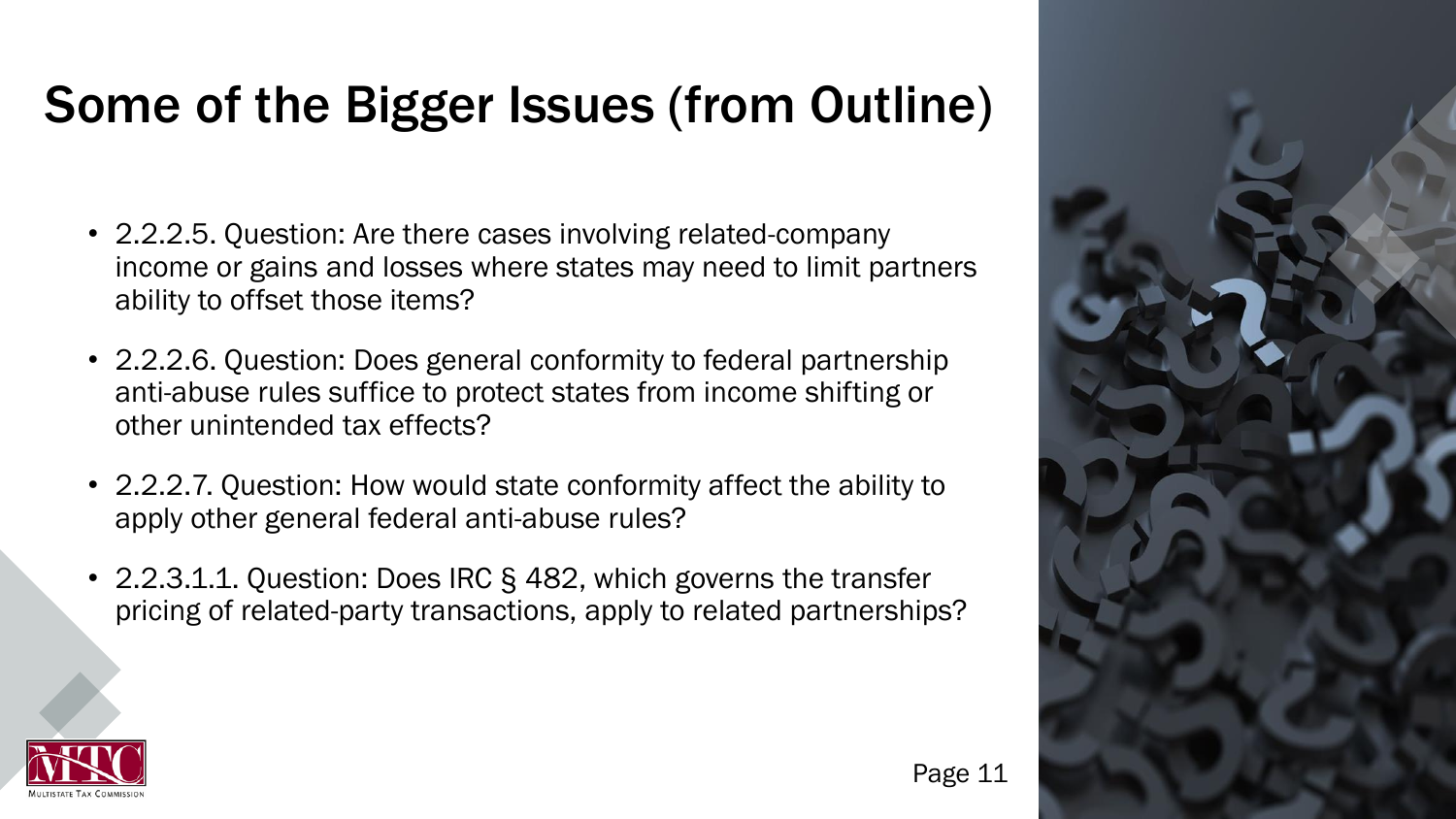- 2.2.3.1.3. Question: Do state add-back statutes apply to transactions between related partnerships?
- 2.2.3.1.4. Question: Would UDITPA Section 18 equitable apportionment authority apply when sourcing partnership income effected by intercompany transactions?
- 2.3.11.1.1. Question: What information is used to determine if partnership income or items are business (apportionable) versus nonbusiness (nonapportionable) income?
- 2.3.11.1.2. Question: Assuming partnership income or items are nonbusiness (nonapportionable) income, what information is used to source that income or item?



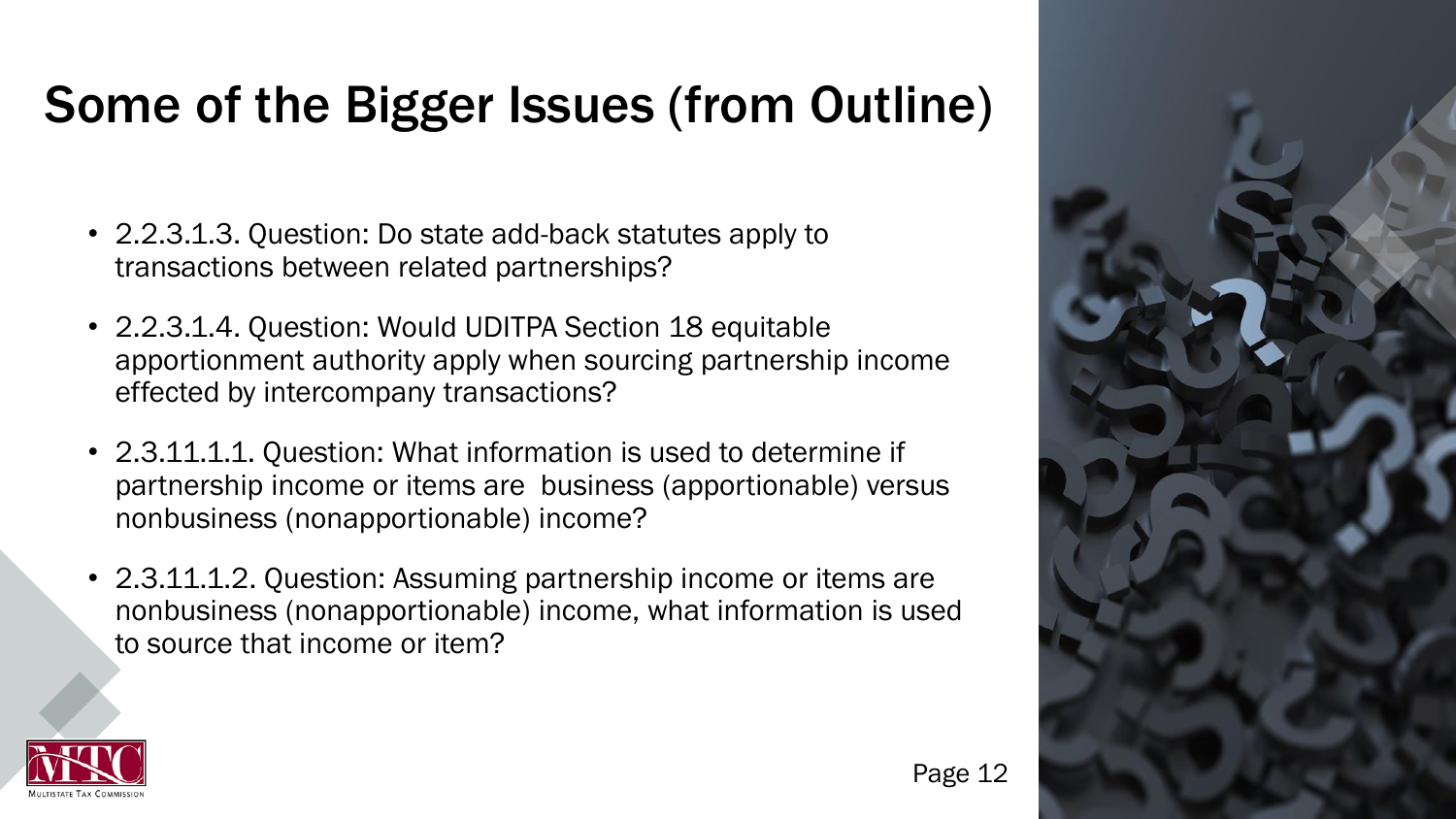- 2.3.11.1.3. Question: Assuming partnership income or items are business (apportionable) income, what information is used to source that income or item? (Does it matter if partners are individuals, corporations, or tiered partners?)
- 2.3.11.2. Question: Does the role or status of partners in the partnership affect sourcing?
- 2.3.11.3. Question: Should states consider providing different sourcing treatment for income of operating versus investment partnerships?



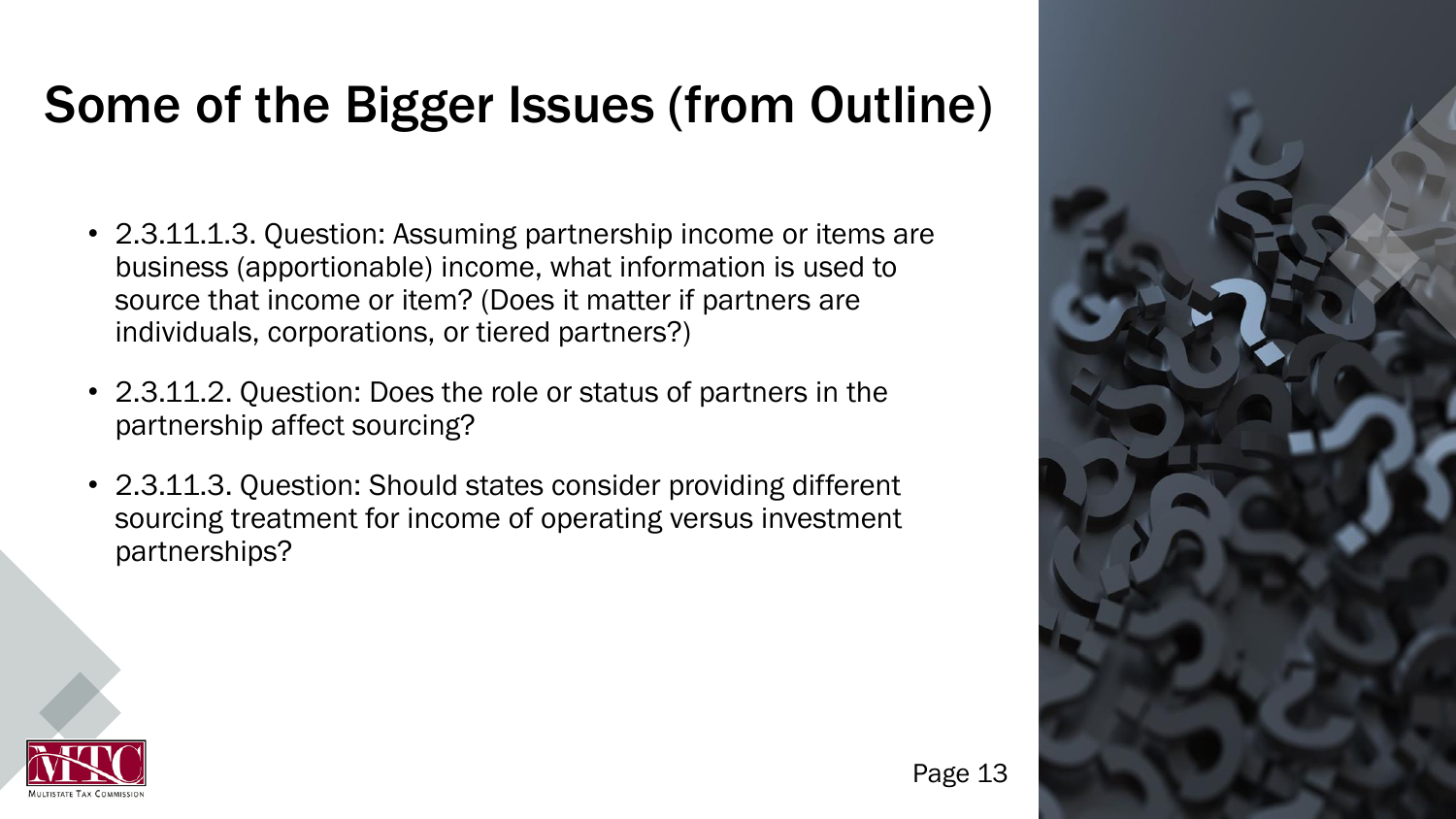- 2.3.11.4. Questions and Issues: How can states conceptualize the issues involved in sourcing partnership income so as to provide specific guidance?
	- Type of partnership operating or investment
	- Type of partner individual, corporate, or tiered
	- Type of income or distribution distributive share, special allocations, guaranteed payments, allocation of built-in gain/loss
	- Do the rules need to be consistent with the sourcing of income at the partnership level (for composite return and PTE taxes)?



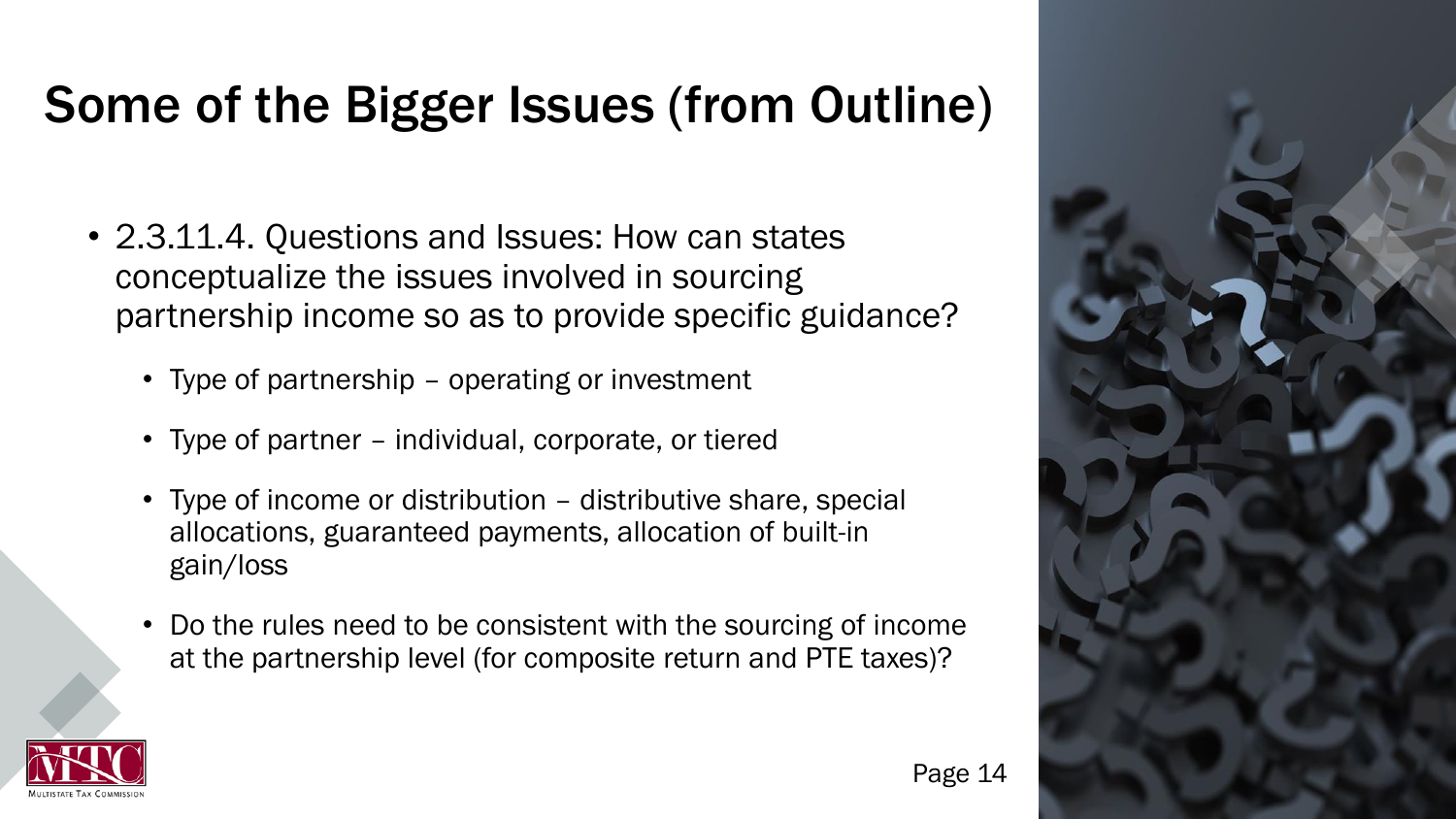- 3.1.1.2.2. Question: How do state definitions of business income and the unitary business principle determine whether a partner is subject to tax on the gain resulting from the disposition of a partnership in the state?
- Also, what rules do states currently use for sourcing gain/loss on sale of partnership interest and what issues does this raise.
- 4.1.3.1. State information reporting should address state adjustments to partnership operating income – whether reported at partnership or partner level.
- 4.1.3.2. State information reporting, unlike federal reporting generally, must also address the sourcing of partnership income.
- 4.1.3.3. Complications for information reporting when tiered partner sourcing information is used.



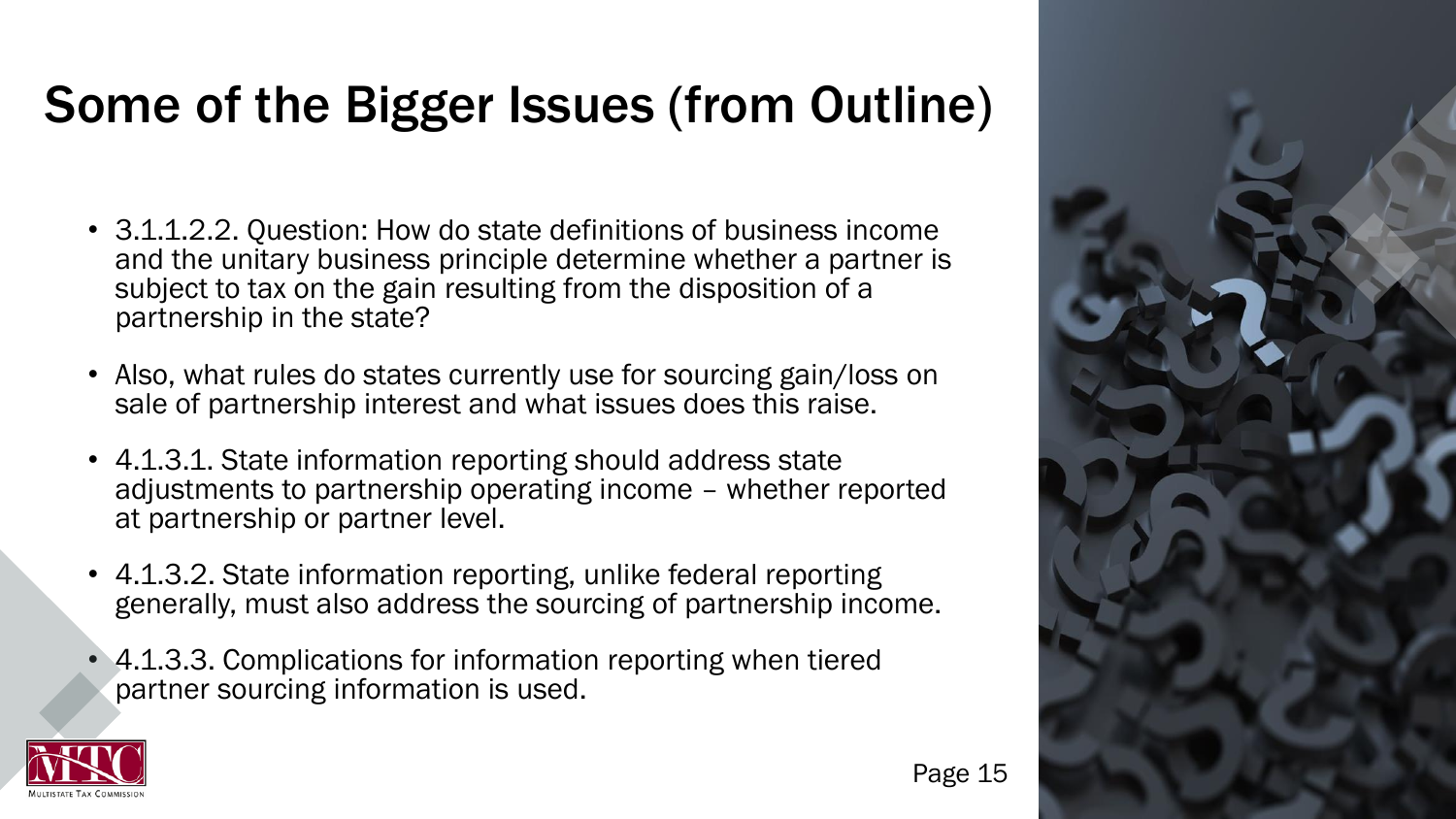- 4.1.5. Requirement for Consistency in Reporting (do states need one)
- 4.2.1.2. Possible updates to the MTC model withholding and composite return statute
- 4.2.1.2.2. Best practices withholding requirements
- 4.2.2.2. States that source gains from sales of partnership interests on an apportionment basis may wish to consider withholding requirements.
- 4.3.3.1. There are a number of variations in how state composite or PTE taxes work.
- 4.3.4.2. States may want to consider partnership-level audits for state issues.



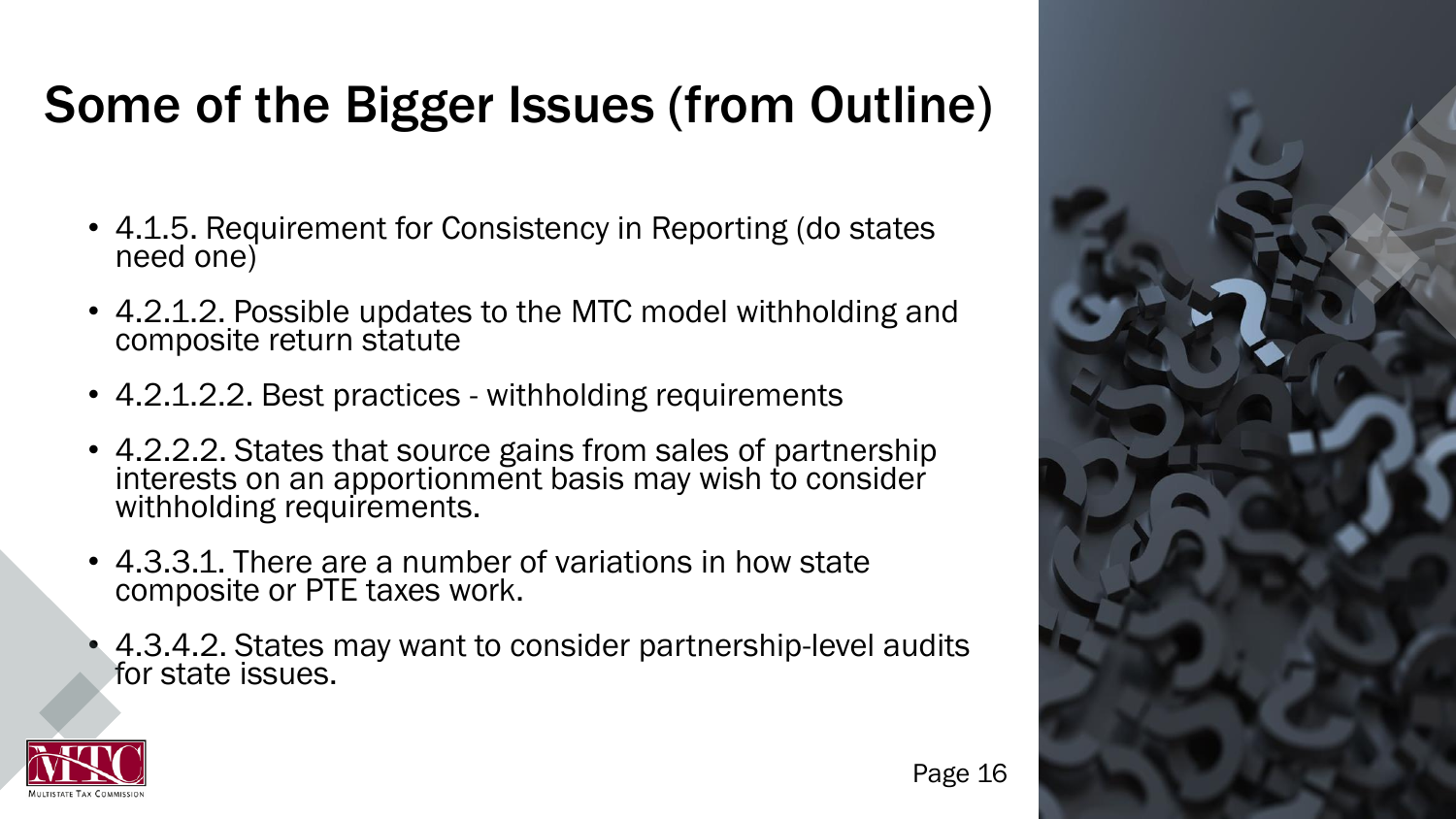### Survey Results - Most Important?

| Area I - Subject 1                                                                                      |  |    |    |   |    |   |   |    |   |    |
|---------------------------------------------------------------------------------------------------------|--|----|----|---|----|---|---|----|---|----|
| Taxation of Partnership Income - Jurisdiction and Nexus -                                               |  |    |    |   |    |   |   |    |   |    |
| Area I - Subject 2                                                                                      |  |    |    |   |    |   |   |    |   |    |
| Taxation of Partnership Income - Determining the Tax Base,<br>Federal Conformity, and State Adjustments |  |    |    |   |    |   |   |    |   |    |
| Area I - Subject 3                                                                                      |  |    |    |   |    |   |   |    |   |    |
| Taxation of Partnership Income - Sourcing and Credits                                                   |  |    |    |   |    |   |   |    |   |    |
| <b>Area II</b>                                                                                          |  |    |    |   |    |   |   |    |   |    |
| Taxation of Gain (Loss) from Sales of Partnership Interests                                             |  |    |    |   |    |   |   |    |   |    |
| Area III - Subject 1                                                                                    |  |    |    |   |    |   |   |    |   |    |
| Administrative and Enforcement - Information Reporting                                                  |  |    |    |   |    |   |   |    |   |    |
| Area III - Subject 2                                                                                    |  |    |    |   |    |   |   |    |   |    |
| Administration and Enforcement Withholding                                                              |  |    |    |   |    |   |   |    |   |    |
| Area III - Subject 3                                                                                    |  |    |    |   |    |   |   |    |   |    |
| Administration and Enforcement Composite and Entity-Level<br><b>Taxes</b>                               |  |    |    |   |    |   |   |    |   |    |
| Area III - Subject 4                                                                                    |  |    |    |   |    |   |   |    |   |    |
| Administration and Enforcement Audit Procedures and<br>Administrative Adjustments                       |  |    |    |   |    |   |   |    |   |    |
|                                                                                                         |  | 9. | з. | ◢ | Б. | в | 7 | 8. | ۹ | 10 |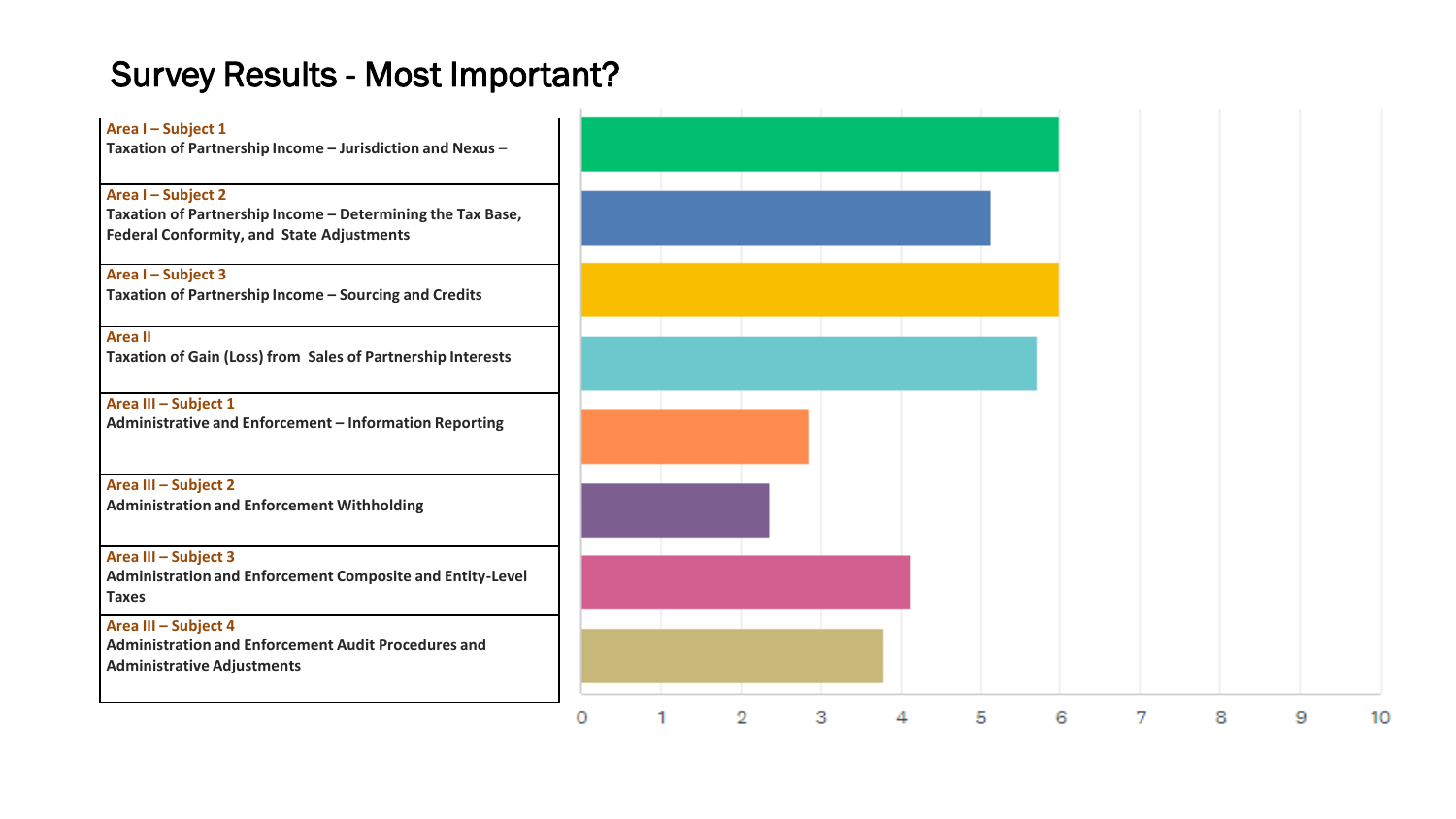## Survey Results – In What Order?

| Area I - Subject 1<br>Taxation of Partnership Income - Jurisdiction and Nexus -                                                      |   |   |   |   |   |   |   |   |   |   |    |
|--------------------------------------------------------------------------------------------------------------------------------------|---|---|---|---|---|---|---|---|---|---|----|
| Area I - Subject 2<br>Taxation of Partnership Income - Determining the Tax Base,<br><b>Federal Conformity, and State Adjustments</b> |   |   |   |   |   |   |   |   |   |   |    |
| Area I - Subject 3<br>Taxation of Partnership Income - Sourcing and Credits                                                          |   |   |   |   |   |   |   |   |   |   |    |
| <b>Areall</b><br><b>Taxation of Gain (Loss) from Sales of Partnership Interests</b>                                                  |   |   |   |   |   |   |   |   |   |   |    |
| Area III - Subject 1<br>Administrative and Enforcement - Information Reporting                                                       |   |   |   |   |   |   |   |   |   |   |    |
| Area III - Subject 2<br><b>Administration and Enforcement Withholding</b>                                                            |   |   |   |   |   |   |   |   |   |   |    |
| Area III - Subject 3<br>Administration and Enforcement Composite and Entity-Level<br><b>Taxes</b>                                    |   |   |   |   |   |   |   |   |   |   |    |
| Area III - Subject 4<br><b>Administration and Enforcement Audit Procedures and</b><br><b>Administrative Adjustments</b>              |   |   |   |   |   |   |   |   |   |   |    |
|                                                                                                                                      | 0 | 1 | 2 | 3 | 4 | 5 | 6 | 7 | 8 | 9 | 10 |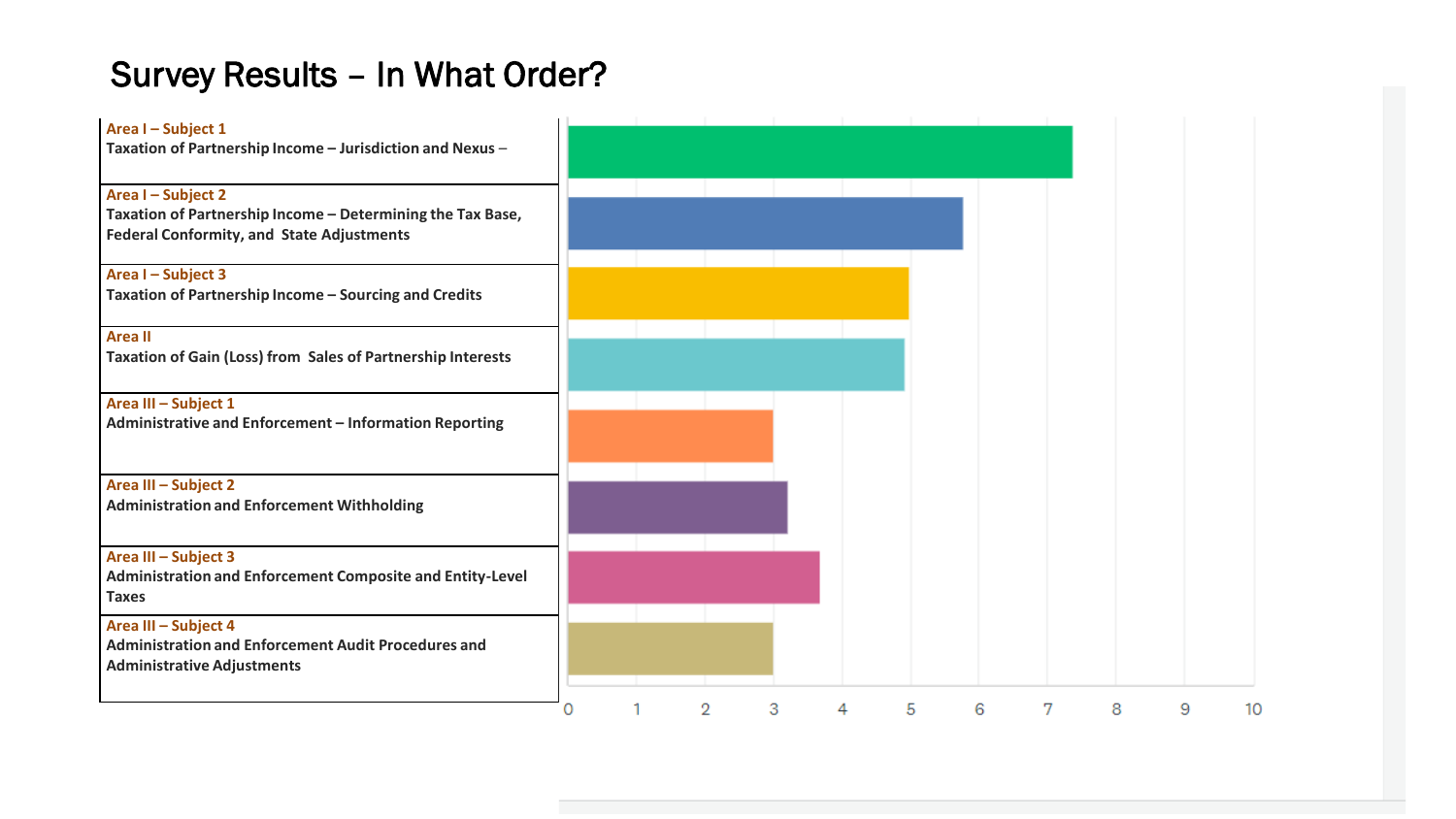## Survey Results – Training Needs?

| Area I - Subject 1<br>Taxation of Partnership Income - Jurisdiction and Nexus -                                                      |   |   |   |   |   |   |   |   |   |    |
|--------------------------------------------------------------------------------------------------------------------------------------|---|---|---|---|---|---|---|---|---|----|
| Area I - Subject 2<br>Taxation of Partnership Income - Determining the Tax Base,<br><b>Federal Conformity, and State Adjustments</b> |   |   |   |   |   |   |   |   |   |    |
| Area I - Subject 3<br>Taxation of Partnership Income - Sourcing and Credits                                                          |   |   |   |   |   |   |   |   |   |    |
| <b>Area II</b><br>Taxation of Gain (Loss) from Sales of Partnership Interests                                                        |   |   |   |   |   |   |   |   |   |    |
| Area III - Subject 1<br>Administrative and Enforcement - Information Reporting                                                       |   |   |   |   |   |   |   |   |   |    |
| Area III - Subject 2<br><b>Administration and Enforcement Withholding</b>                                                            |   |   |   |   |   |   |   |   |   |    |
| Area III - Subject 3<br>Administration and Enforcement Composite and Entity-Level<br><b>Taxes</b>                                    |   |   |   |   |   |   |   |   |   |    |
| Area III - Subject 4<br><b>Administration and Enforcement Audit Procedures and</b><br><b>Administrative Adjustments</b>              |   |   |   |   |   |   |   |   |   |    |
|                                                                                                                                      | 0 | 2 | 3 | 4 | 5 | 6 | 7 | 8 | 9 | 10 |